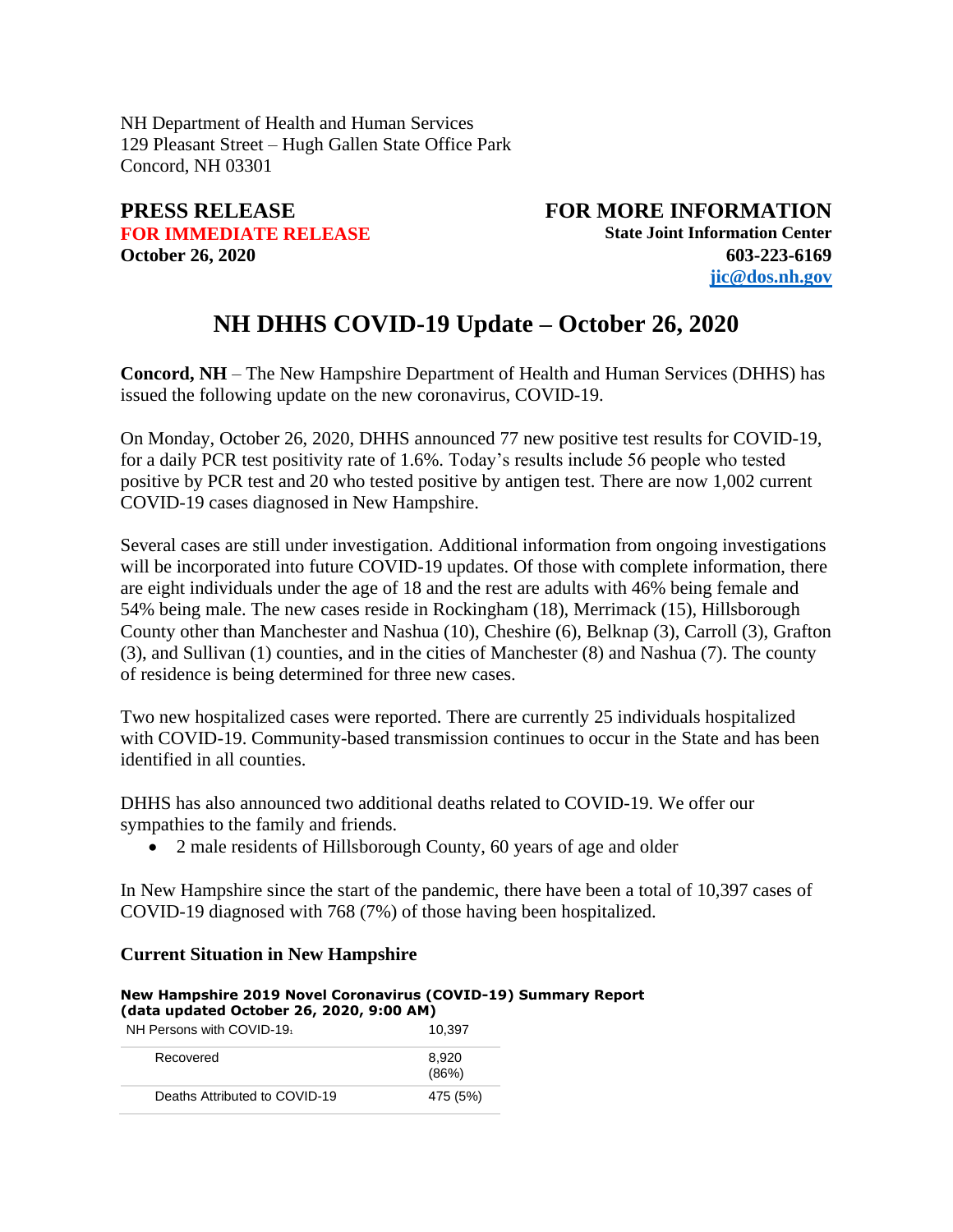| <b>Total Current COVID-19 Cases</b>                                                             | 1,002    |
|-------------------------------------------------------------------------------------------------|----------|
| Persons Who Have Been Hospitalized for<br>COVID-19                                              | 768 (7%) |
| <b>Current Hospitalizations</b>                                                                 | 25       |
| Total Persons Tested at Selected Laboratories,<br>Polymerase Chain Reaction (PCR) <sub>2</sub>  | 333,115  |
| Total Persons Tested at Selected Laboratories.<br><b>Antibody Laboratory Tests</b> <sub>2</sub> | 32.015   |
| Persons with Specimens Submitted to NH PHL                                                      | 51.292   |
| Persons with Test Pending at NH PHL <sub>3</sub>                                                | 796      |
| Persons Being Monitored in NH (approximate<br>point in time)                                    | 4.450    |

<sup>1</sup>Includes specimens positive at any laboratory and those confirmed by CDC confirmatory testing.

<sup>2</sup>Includes specimens tested at the NH Public Health Laboratories (PHL), LabCorp, Quest, Dartmouth-Hitchcock Medical Center, Mako, certain hospital laboratories, the University of New Hampshire and their contracted laboratory, and those sent to CDC prior to NH PHL testing capacity.

<sup>3</sup>Includes specimens received and awaiting testing at NH PHL. Does not include tests pending at commercial laboratories.

| <b>Polymerase Chain Reaction (PCR) Tests</b> |                |                |        |        |       |       |              |                         |  |
|----------------------------------------------|----------------|----------------|--------|--------|-------|-------|--------------|-------------------------|--|
| <b>Testing Laboratory</b>                    | 10/19          | 10/20          | 10/21  | 10/22  | 10/23 | 10/24 | 10/25        | <b>Daily</b><br>Average |  |
| <b>NH Public Health</b><br>Laboratories      | 888            | 687            | 850    | 656    | 519   | 838   | 858          | 757                     |  |
| LabCorp                                      | 239            | 996            | 1,018  | 1,095  | 1,240 | 1,210 | 991          | 970                     |  |
| <b>Quest Diagnostics</b>                     | 2,404          | 1,050          | 1,384  | 1,244  | 961   | 717   | 2,539        | 1,471                   |  |
| Mako Medical                                 | 0              | 0              | 23     | 141    | 91    | 18    | 59           | 47                      |  |
| Dartmouth-Hitchcock<br><b>Medical Center</b> | 157            | 513            | 870    | 659    | 932   | 585   | 217          | 562                     |  |
| Other NH Hospital<br>Laboratory              | 304            | 427            | 442    | 450    | 474   | 268   | 197          | 366                     |  |
| Other Laboratory*                            | 948            | 1,674          | 1,688  | 1,955  | 2,296 | 1,179 | 303          | 1,435                   |  |
| University of New<br>Hampshire**             | 4,285          | 3,532          | 4,486  | 4,217  | 3,156 | 3,268 | 50           | 3,285                   |  |
| Total                                        | 9,225          | 8,879          | 10,761 | 10,417 | 9,669 | 8,083 | 5,214        | 8,893                   |  |
| <b>Antibody Laboratory Tests</b>             |                |                |        |        |       |       |              |                         |  |
| <b>Testing Laboratory</b>                    | 10/19          | 10/20          | 10/21  | 10/22  | 10/23 | 10/24 | 10/25        | <b>Daily</b><br>Average |  |
| LabCorp                                      | $\overline{2}$ | $\overline{7}$ | 9      | 9      | 11    | 11    | $\mathbf{1}$ | $\overline{7}$          |  |
| <b>Quest Diagnostics</b>                     | 16             | 34             | 14     | 20     | 21    | 27    | 6            | 20                      |  |

## **Number of Tests Conducted by Date of Report to NH DHHS**